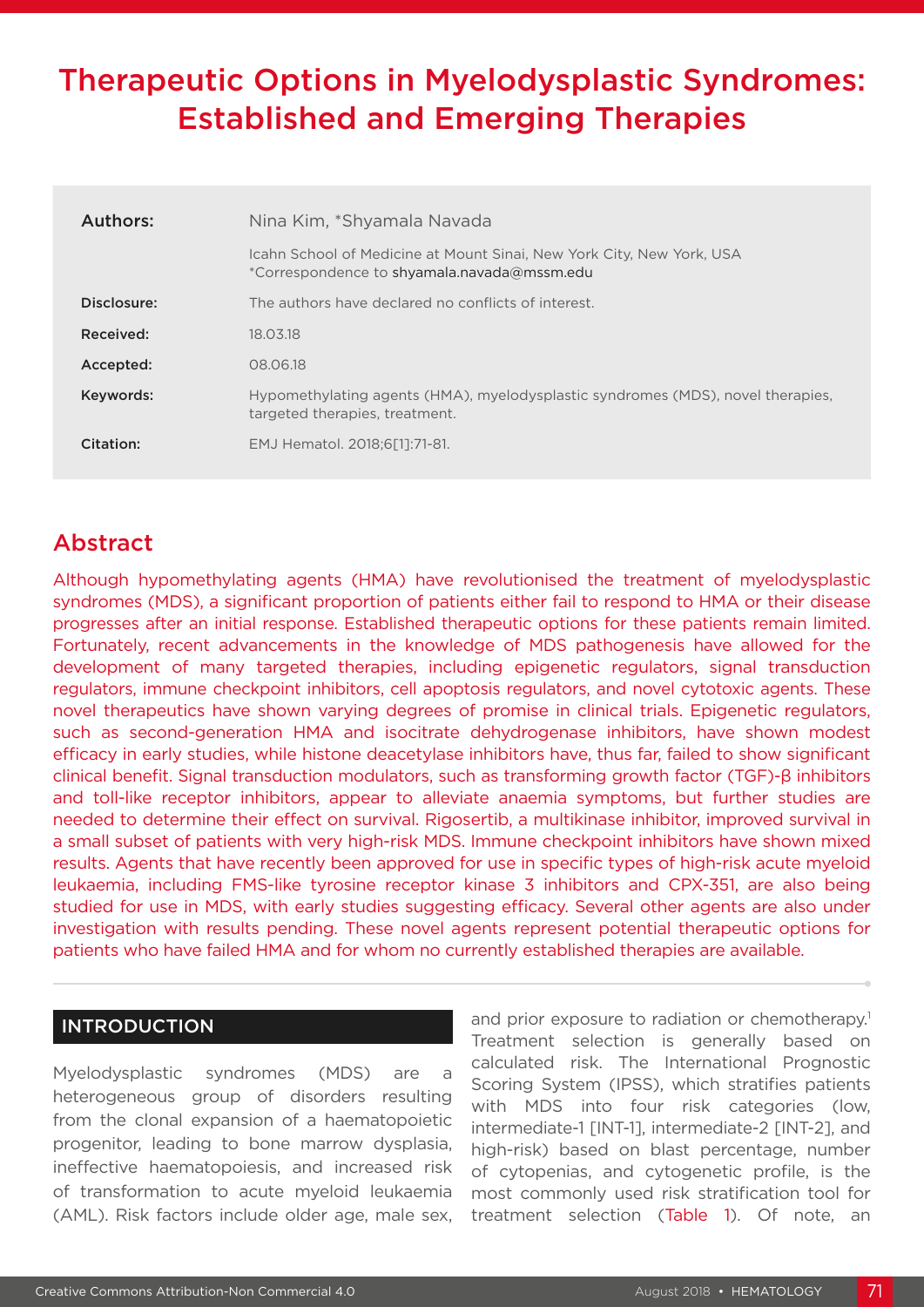updated scoring system, the IPSS-R, is available (Table 2); however, all currently established therapies were approved using the older IPSS system.2 This paper will review both established and emerging therapeutic options for both lower and higher-risk MDS, with an emphasis on novel therapies.

## ESTABLISHED THERAPIES FOR LOWER-RISK MYELODYSPLASTIC SYNDROMES

For patients with lower-risk MDS (INT-1), the decision to treat is often based on the degree of anaemia and transfusion dependence. Patients who are transfusion independent may simply be observed; however, for those who become transfusion dependent, therapy is often warranted. Standard options include erythropoiesis-stimulating agents (ESA), lenalidomide, hypomethylating agents (HMA), and immunosuppressants (Table 3). Of these options, ESA, such as recombinant erythropoietin and darbepoietin, are generally considered first-line therapy in lower-risk MDS, having been shown to alleviate anaemia and possibly overall survival (OS) in this population.3-5 Granulocyte-colony stimulating factor improves

the efficacy of ESA through a synergistic effect without increasing the risk of leukaemic transformation; as a result, granulocyte-colony stimulating factor has gained wide clinical acceptance in most countries.<sup>5-7</sup> Lenalidomide is considered first-line therapy for those with del(5q), having been shown in clinical trials to produce haematologic improvement (HI) in 56.0% of lower-risk MDS patients, transfusion independence (TI) in 46.0%, and partial or complete cytogenetic response in 71.6%, with best response in those with del(5q).<sup>8,9</sup>

HMA have shown efficacy in lower-risk MDS, particularly after ESA and/or lenalidomide failure. In a Phase II clinical trial, low-dose 5-AZA and decitabine showed good overall response rates (ORR) (49% and 70%, respectively), cytogenetic response rates (61% and 25%, respectively), and achievement of TI (32% and 16%, respectively) in this lower-risk population.<sup>10</sup> However, further studies are needed to determine whether HMA alter the natural history of lower-risk MDS. Immunosuppressants, including antithymocyte globulin, cyclosporine, and steroids, are also used in lower-risk MDS and have been associated with haematologic response in clinical studies, though no survival benefit has been found (Table  $3$ ).<sup>11</sup>

#### Table 1: International prognostic scoring system for the stratification of myelodysplastic syndromes.

|              |                                                                                                  | Value        | <b>IPSS Score</b> |
|--------------|--------------------------------------------------------------------------------------------------|--------------|-------------------|
| Blasts (%)   |                                                                                                  | $<$ 5        | $\circ$           |
|              |                                                                                                  | $5 - 10$     | O.5               |
|              |                                                                                                  | $11 - 20$    | 1.5               |
|              |                                                                                                  | $21 - 30$    | 2.0               |
| Cytogenetics | > Normal<br>$\sum$ -Y only<br>$\sum$ Del(5q) only<br>Del(20g) only                               | Good         | O.O               |
|              | > Abnormalities other than good or poor                                                          | Intermediate | O.5               |
|              | > Complex<br>> 3 or more abnormalities<br>> Abnormal chromosome 7                                | Poor         | 1.0               |
| Cytopenias   | Haemoglobin <10 g/dL<br>⋗                                                                        | $0$ or $1$   | O.O               |
|              | > Absolute neutrophil count <1,500 cells/uL<br>$\triangleright$ Platelet count <100,000/ $\mu$ L | $2$ or $3$   | O.5               |
|              | Each cytopenia counts as a value of 1                                                            |              |                   |

IPSS risk score interpretation: low risk: 0; intermediate-1 risk: 0.5–1.0; intermediate-2 risk: 1.5–2.0; high risk: ≥2.5. Del: deleted; IPSS: International Prognostic Scoring System.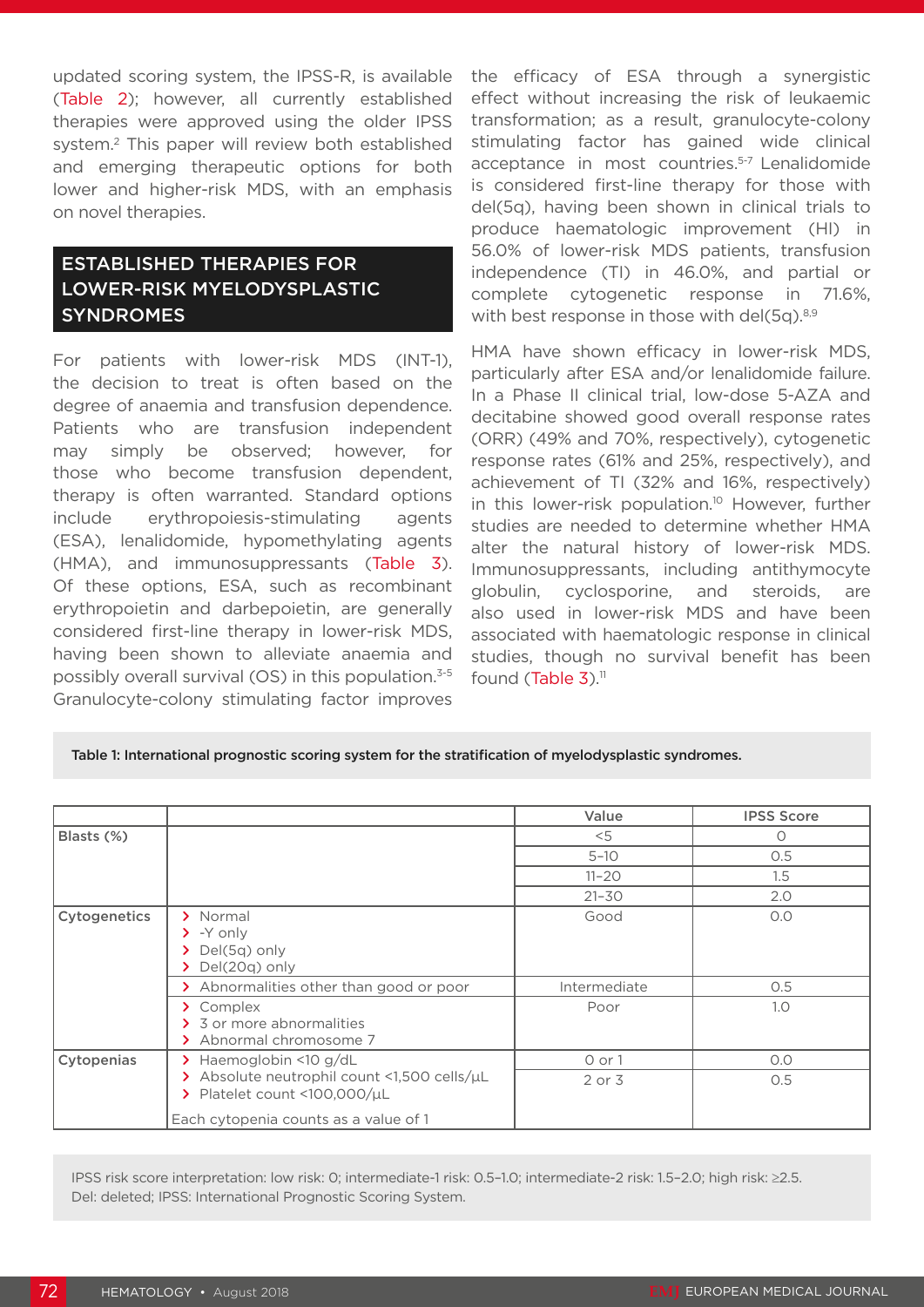Table 2: Revised international prognostic scoring system for the stratification of myelodysplastic syndromes.

|              |                                                                                                         | Value         | <b>IPSS-R Score</b> |
|--------------|---------------------------------------------------------------------------------------------------------|---------------|---------------------|
| Blasts (%)   |                                                                                                         | $\leq$ 2      | 0.0                 |
|              |                                                                                                         | $>2 - 5$      | 1.0                 |
|              |                                                                                                         | $5 - 10$      | 2.0                 |
|              |                                                                                                         | $>10$         | 3.0                 |
| Cytogenetics | $\rightarrow$ -Y<br>$\sum$ Del(11q)                                                                     | Very good     | O.O                 |
|              | > Normal<br>$\sum$ Del(5q)<br>$\sum$ Del(12q)<br>$\sum$ Del(20q)<br>> Double including del(5q)          | Good          | 1.0                 |
|              | $\sum$ Del(7q)<br>$+8$<br>$+19$<br>$\sum$ i(17q)<br>> Any other single or double independent clone      | Intermediate  | 2.0                 |
|              | $\sum -7$<br>$\sum$ Inv(3)/+(3q)/del(3q)<br>> Double including -7/del(7q)<br>> Complex: 3 abnormalities | Poor          | 3.0                 |
|              | > Complex: > 3 abnormalities                                                                            | Very poor     | 4.0                 |
| Cytopenias   | Haemoglobin (g/dL)                                                                                      | $\geq$ 10.0   | 0.0                 |
|              |                                                                                                         | $8.0 - >10.0$ | 1.0                 |
|              |                                                                                                         | < 8.0         | 1.5                 |
|              | Absolute neutrophil count (x10 <sup>9</sup> /L of blood)                                                | $\geq 0.8$    | O.O                 |
|              |                                                                                                         | < 0.8         | 0.5                 |
|              | Platelet count (x10 <sup>9</sup> /L of blood [µL])                                                      | $\geq 100.0$  | 0.0                 |
|              |                                                                                                         | $50 - 100$    | 0.5                 |
|              |                                                                                                         | <50           | 1.0                 |

IPSS-R risk score interpretation: very low risk: ≤1.5; low risk: >1.5 to 3.0; intermediate risk: >3.0–4.5; high risk: >4.5–6.0; very high risk: >6.

Del: deleted; IPSS-R: International Prognostic Scoring System-Revised

### ESTABLISHED THERAPIES FOR HIGHER-RISK MYELODYSPLASTIC SYNDROMES

For patients with higher-risk MDS (INT-2), HMA are considered the standard of care. 5-AZA has been particularly well-studied in this population by two multicentre randomised trials. In the CALGB 9221 trial, $12$  191 patients with higher-risk MDS were randomised to 5-AZA or best supportive care. Treatment with 5-AZA was associated with 7% complete response, 16% partial response, longer median time to leukaemic transformation (21 months versus 13 months; p=0.007), and improved survival

(18 months versus 11 months). Similarly, the  $AZA-OO1$  trial<sup>13</sup> showed that, compared to supportive care and low-dose cytarabine (araC), 5-AZA treatment is associated with longer median survival (24.5 months versus 15.0 months; p=0.0001), delayed progression to AML, decreased transfusion requirements, and decreased rate of infections. Decitabine has also demonstrated a modest clinical benefit in clinical trials, with a multicentre Phase II trial  $(ADOPT)^{14}$  showing an ORR of 32%, with 17 patients having complete responses. However, unlike 5-AZA, decitabine has not demonstrated significant survival benefit in a randomised trial.15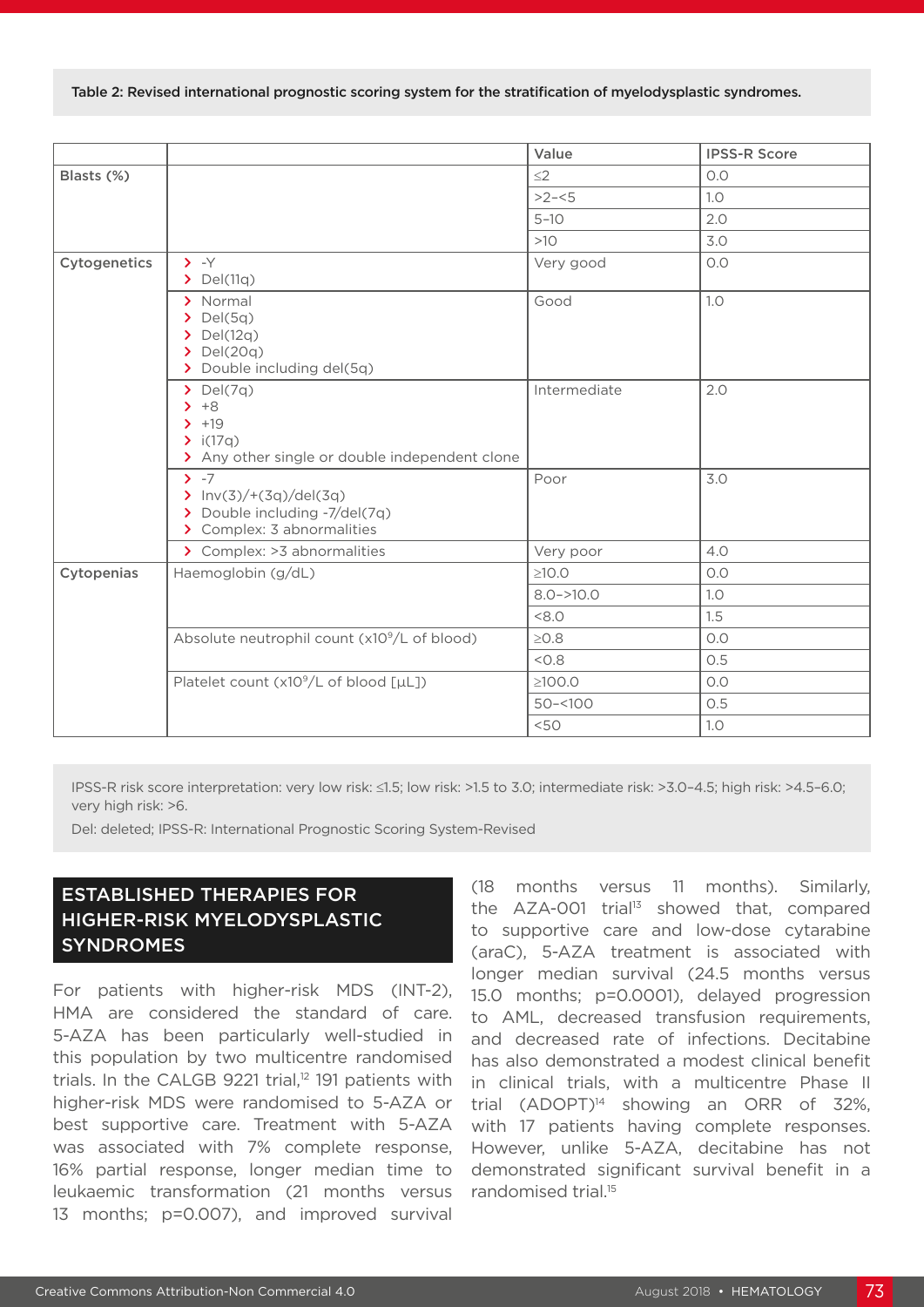| <b>Mechanism of action</b>            | Agents                                                                                                                                                                                                                                                                                                                                                                                                                                                                                  |
|---------------------------------------|-----------------------------------------------------------------------------------------------------------------------------------------------------------------------------------------------------------------------------------------------------------------------------------------------------------------------------------------------------------------------------------------------------------------------------------------------------------------------------------------|
| Immunosuppressants                    | > Antithymocyte globulin<br>> Cyclosporine<br>> Steroids                                                                                                                                                                                                                                                                                                                                                                                                                                |
| <b>Epigenetic regulators</b>          | Hypomethylating agents<br>> Azacitidine (5-AZA), administered via IV, SC, PO<br>> Decitabine, administered via IV, SC, PO<br>> Guadecitabine, administered via SC<br>Histone deacetylase inhibitors<br>> Sodium phenylbutyrate<br>> Valproic acid<br>> Romidepsin<br>> Vorinostat<br>> Mocetinostat<br>> Panobinostat<br>$24SC-202$<br>Mutant IDH1 and IDH2 inhibitors<br>> Enasidenib<br>> Ivosidenib<br><b>PDH</b> inhibitors<br>$\sum$ CPI613<br><b>BET</b> inhibitors<br>> CPI-0610 |
| <b>Signal transduction regulators</b> | Growth factors<br>> Erythropoiesis-stimulating agents<br>> Granulocyte-colony stimulating factor<br>> Thrombopoietin agonists<br>- Romiplostim<br>- Eltrombopag<br>$TGF-\beta$ signalling modulators<br>> Luspatercept (ACE-536)<br>> Sotatercept (ACE-011)<br>> Galunisertib<br>Toll-like receptor inhibitors<br>> OPN-305<br>Multi-kinase inhibitors<br>> Rigosertib<br>FLT-3 inhibitors<br>> Midostaurin<br>> Sorafenib                                                              |
| Immune checkpoint inhibitors          | PD-1 inhibitors<br>> Nivolumab<br>> Pembrolizumab<br>> Durvalumab<br>CTLA-4 inhibitors<br>> Ipilimumab                                                                                                                                                                                                                                                                                                                                                                                  |
| <b>Cell death inhibitors</b>          | Proteasome inhibitors<br>> Bortezomib<br><b>BCL-2</b> inhibitors<br>> Venetoclax                                                                                                                                                                                                                                                                                                                                                                                                        |
| RNA splicing modulators               | H3B-8800                                                                                                                                                                                                                                                                                                                                                                                                                                                                                |
| <b>Cytotoxic agents</b>               | > Standard anthracycline-araC-based chemotherapy<br>> Low-dose clofarabine<br>$\triangleright$ CPX-351                                                                                                                                                                                                                                                                                                                                                                                  |

BCL: B cell lymphoma; BET: bromodomain and extraterminal domain; FLT: FMS-like tyrosine receptor kinase; IDH: isocitrate dehydrogenase; IV: intravenous; PD: programmed cell death protein; PDH: pyruvate dehydrogenase; PO: per os (oral administration); SC: subcutaneous.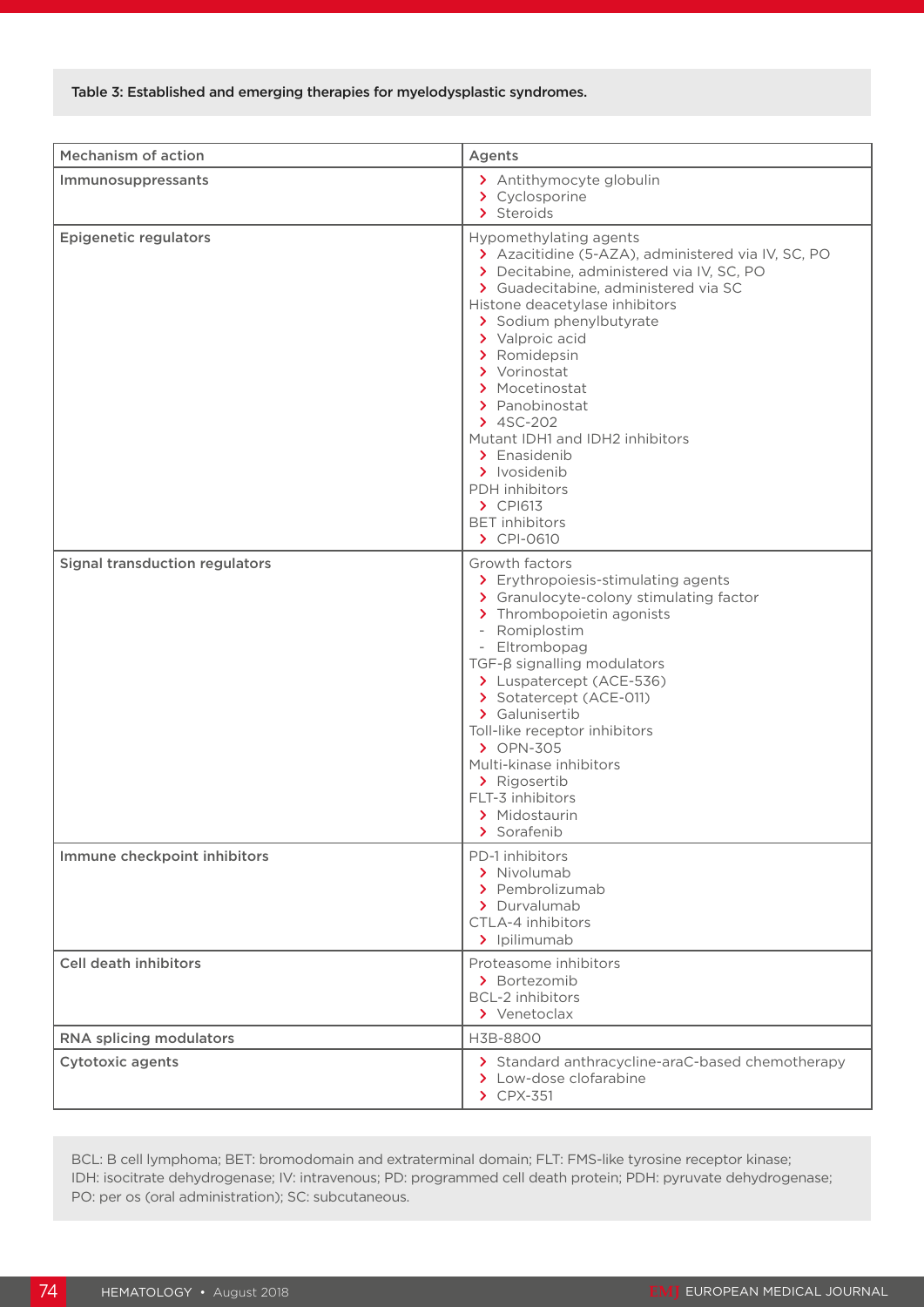Standard AML-based chemotherapy (classically, an anthracycline-araC combination) can also be used in higher-risk MDS, but this therapeutic strategy is associated with significant morbidity, due to prolonged cytopenias and poor long-term survival.<sup>16</sup> Therefore, its use is generally limited to younger patients with a favourable karyotype.2,16 Allogeneic stem cell transplantation remains the only curative treatment for higher-risk MDS, and has been associated with prolonged diseasefree survival in about 30-50% of patients.<sup>17</sup> Although allogeneic stem cell transplantation use has historically been limited to younger patients due to significant toxicities and poor tolerability in older patients,<sup>18,19</sup> the emergence of reduced-intensity conditioning allogeneic stem cell transplantation has improved its availability to older patients in recent years.

#### EMERGING THERAPIES FOR MYELODYSPLASTIC SYNDROMES

Despite the aforementioned advancements, there remain limitations to established therapies. ESA can improve symptoms in low-risk patients with MDS, but do not provide definitive treatment. Lenalidomide has shown efficacy in low-risk MDS with del(5q), but no clear survival benefit has been found. Although HMA have revolutionised the treatment of MDS, only about half of patients treated with HMA achieve objective responses, and most responders eventually lose response within 1-2 years.<sup>20</sup> Unfortunately, there remains a lack of therapeutic options for those who fail HMA. Use of conventional chemotherapy in the elderly MDS population is limited by toxicities. Allogeneic stem cell transplantation remains the only curative option, but is limited by donor availability and tolerability. As a result, prognosis for patients with MDS who fail HMA remains poor. For patients with lower-risk MDS who have failed HMA, survival is estimated to be between 14 and 17 months.<sup>21</sup> Those with higher-risk MDS who have failed HMA have an even poorer prognosis, with an estimated survival of 4-6 months.<sup>22</sup> Fortunately, several novel therapeutics are now being investigated for use in MDS, either as first-line or salvage treatments after HMA failure.

#### DRUGS TARGETING EPIGENETIC DYSREGULATION

#### Oral Hypomethylating Agents

Oral azacitidine and decitabine are being explored as alternatives to the more conventional intravenous and subcutaneous administration formulation HMA in ongoing Phase III clinical trials.23 Benefits of an oral formulation include increased patient convenience and the feasibility of an extended drug dosing schedule. Oral azacitidine has already been shown in Phase I and II trials to be bioavailable, clinically active, and well-tolerated, with an ORR, defined as complete response, HI, or TI, of 35% in previously treated patients and 73% in previously untreated patients.<sup>24</sup> An extended dosing schedule has also been found to be beneficial, with improved ORR after a 14-day dosing schedule (ORR: 36%) versus a 21-day dosing schedule (ORR: 41%) in those with lower-risk MDS.24

Oral decitabine is the subject of clinical trials as part of a combination agent called ASTX727, which includes a novel cytidine deaminase inhibitor, cedazuridine (E7727). Cedazuridine inhibits cytidine deaminase, thereby inhibiting decitabine degradation in the gut and liver. Initial results from a Phase II study<sup>25</sup> of ASTX727 in intermediate and higher-risk MDS were presented at the American Society of Hematology (ASH) Congress 2017, and reported a clinical benefit in 31 out of 50 patients (62%), with 8 (16%) patients in complete remission (CR), 14 (28%) patients with marrow CR, and 9 (18%) individuals with HI.25 A Phase III randomised, open-label, crossover pharmacokinetic study of ASTX727 versus intravenous decitabine is underway to demonstrate comparable exposures of decitabine.

#### **Guadecitabine**

Guadecitabine (SGI-110) is a next-generation, subcutaneous, small volume dinucleotide of decitabine and deoxyguanosine currently in clinical trials for higher-risk MDS and AML. Unlike decitabine, guadecitabine is resistant to deamination by cytidine deaminase, allowing prolonged *in vivo* exposure to the active ingredient decitabine.26-29 A Phase I study has confirmed that a dose of 60 mg/m2 guadecitabine for 5 days is clinically active and well-tolerated in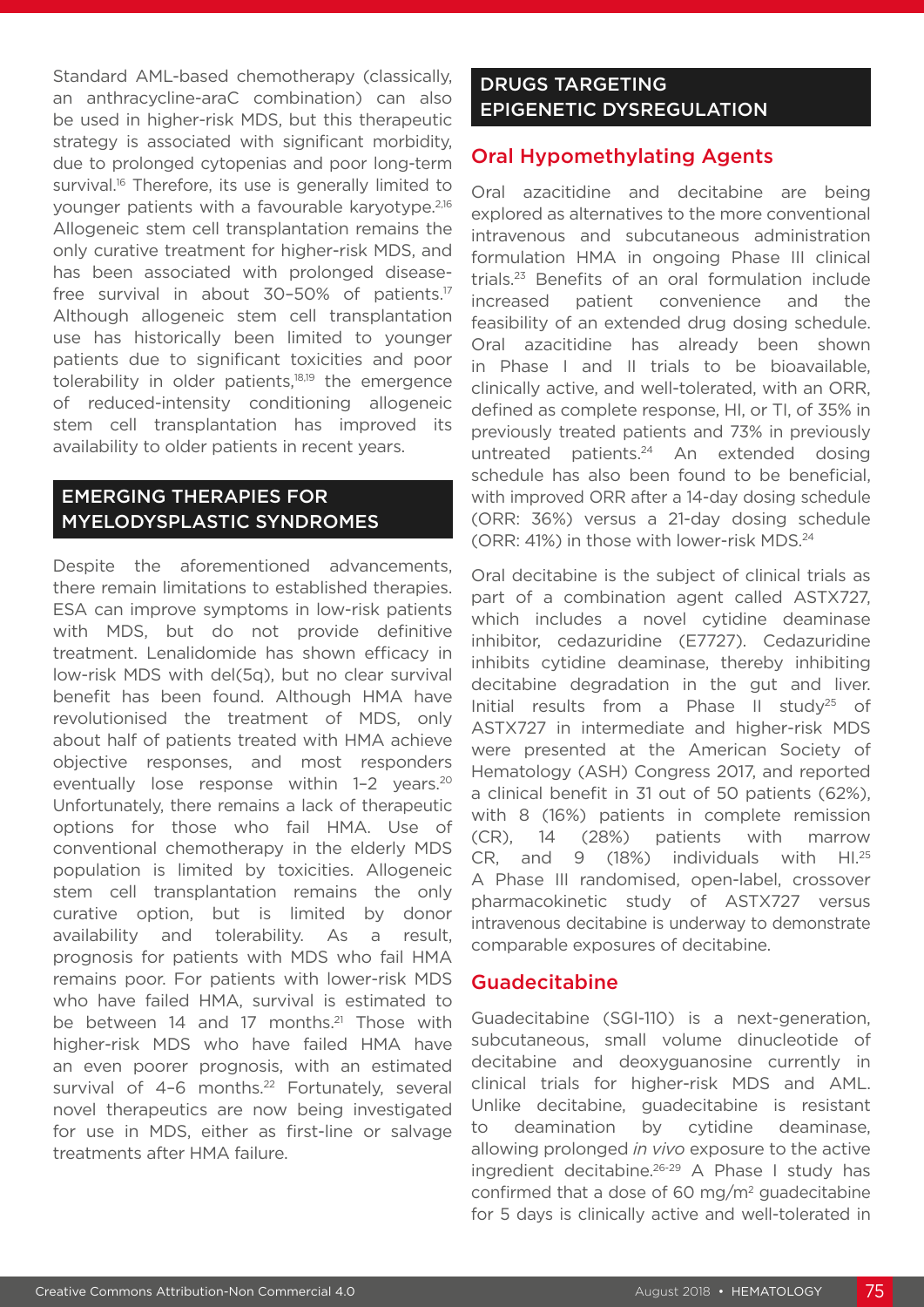patients with relapsed or refractory MDS or AML that failed HMA.<sup>26</sup> Preliminary results of Phase II trials in various MDS cohorts have demonstrated efficacy of guadecitabine as both an initial therapy in higher-risk HMA-naïve MDS patients  $(ORR: 50-60\%)^{27,29}$  and as a salvage therapy in higher-risk MDS patients who have failed prior therapy with 5-AZA (ORR: 16%).<sup>28</sup> A Phase III randomised open-label study comparing guadecitabine to standard therapy in patients with MDS and chronic myelomonocytic leukaemia after HMA failure is currently underway.<sup>30</sup>

#### Histone Deacetylase Inhibitors

Histone deacetylase inhibitors (HDACi) are similar to HMA in that they target epigenetic dysregulation, albeit through a different mechanism. HDACi modulate gene expression by inhibiting the deacetylation of histone lysine tails, relaxing chromatin structure. Secondary mechanisms of action include direct acetylation of nonhistone proteins, alterations to the NFκB signalling pathway, and upregulation of the death receptor pathway.31 Several different HDACi, including sodium phenylbutyrate, valproic acid, romidepsin, vorinostat, mocetinostat, panobinostat, and 4SC-202, have been tested in clinical trials, with many trials still ongoing. Despite robust preclinical data suggesting benefits, Phase I and II clinical trials of HDACi have shown only a modest effect at best.<sup>31,32</sup> Notably, none of these agents used alone or in combination with other therapeutic agents have been shown to be superior to HMA monotherapy.33-35

#### Mutant Isocitrate Dehydrogenase 1 and 2 Inhibitors

Isocitrate dehydrogenase (IDH)1 and IDH2 are enzymes involved in histone demethylation. Recurrent mutations are detected in *IDH1*/*2*  genes in about 5% of MDS patients and 20% of AML patients. These are typically gain-of-function mutations that result in increased enzymatic activity, leading to DNA and histone hypermethylation and a blockade of haematopoietic cellular differentiation.<sup>36</sup> Several mutant IDH (mIDH) inhibitors are currently being investigated in clinical trials (most of which are still in Phase I or II) for use in patients with relapsed or refractory MDS or AML. The most promising results thus far have

been seen with enasidenib (a mIDH2 inhibitor) and ivosidenib (a mIDH1 inhibitor).<sup>36</sup> In a recent Phase I and II trial of enasidenib in relapsed and refractory AML, the ORR was 40.3%, with 19.3% of patients achieving CR.<sup>37</sup> A significant survival benefit was also demonstrated in those who achieved CR (median OS: 19.7 months in those who achieved CR versus 9.3 months in others).<sup>37</sup> Preliminary results of a Phase I and II study, including 17 patients with *IDH2*-mutated MDS, suggested that enasidenib also has activity in MDS, with a reported OSS of 59%.<sup>38</sup> Similarly, ivosidenib has been suggested to have efficacy in patients with advanced haematologic malignancies, including MDS, with 36% ORR in a Phase I study.<sup>39</sup>

#### Pyruvate Dehydrogenase and Bromodomain and Extraterminal Domain Inhibitors

Pyruvate dehydrogenase inhibitors (e.g., CPI613)<sup>40</sup> and bromodomain and extraterminal domain inhibitors (e.g., CPI-0610) also target epigenetic dysregulation. These inhibitors are currently being studied in Phase I clinical trials with results pending.41

#### DRUGS TARGETING ABNORMAL SIGNAL TRANSDUCTION

#### Thrombopoietin Agonists

Thrombopoietin agonists have also been explored for use in lower-risk MDS patients with thrombocytopenia and have shown some benefit. Unfortunately, widespread use has been limited by concern for increased risk of leukaemogenesis. This fear is based on early studies showing a transient increase in blast percentage in 15% of patients treated with highdose romiplostim, despite a recently published follow-up study reporting no difference in the risk of transformation to AML or mortality with romiplostim versus placebo at 5 years.<sup>42</sup> Eltrombopag is an alternative thrombopoietin agonist that has shown efficacy in treating aplastic anaemia and, unlike romiplostim, is not associated with an increase in blast percentage. A recently published Phase II clinical trial (ASPIRE) showed that eltrombopag improved platelet counts and reduced clinically relevant thrombocytopenic events compared to placebo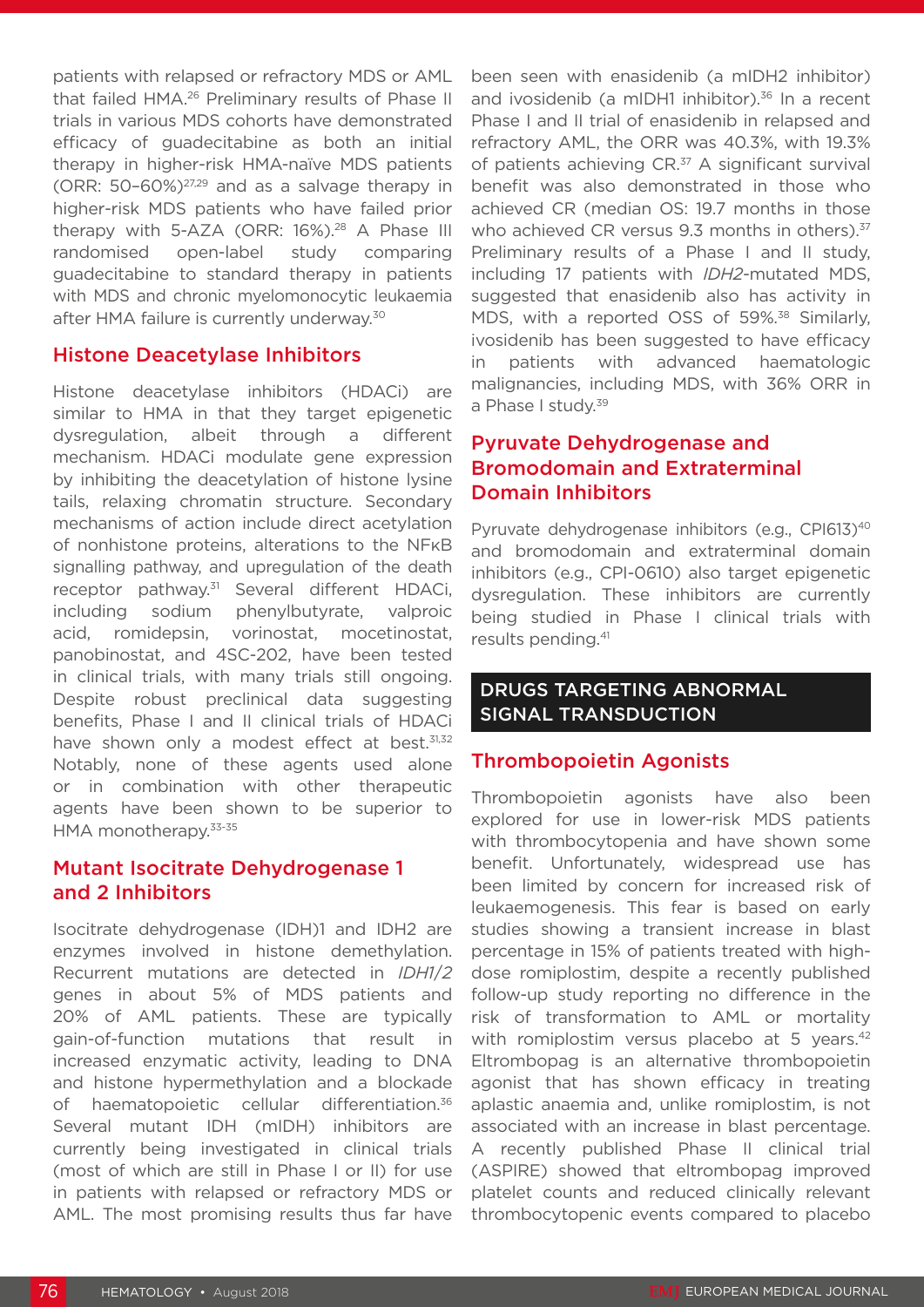in high-risk MDS and AML patients with thrombocytopenia who are ineligible for other treatment or not receiving disease-modifying treatment.43 Clinical trials to investigate the efficacy of eltrombopag in lower-risk MDS are ongoing; however, preliminary results show efficacy in improving thrombocytopenia and reducing bleeding events in this population as well.<sup>44</sup>

#### Transforming Growth Factor-β Signalling Modulators

TGF-β signalling modulators have been developed for treatment of MDS with the aim of inhibiting TGF- $\beta$ -meditated myelosuppression,<sup>45</sup> thereby promoting maturation of haematopoietic progenitors in bone marrow. Luspatercept (ACE-536) is a selective activin receptor ligand that traps GDF11, blocking TGF-β signalling and promoting late-stage erythropoietic maturation. It has shown promising activity in preliminary results of an ongoing Phase II multicentre study in patients with lower risk MDS with anaemia (PACE-MDS): 53% of patients showed erythroid response and 38% of patients achieved TI.46 In this study, particularly high response rates were observed among patients with refractory anaemia with ring sideroblasts, *SF3B1* mutation, and/or low transfusion burden, leading to the development of a randomised trial of luspatercept for patients with refractory anaemia with ring sideroblasts.<sup>47</sup> Sotatercept (ACE-011), which functions through a very similar mechanism, has also shown promising evidence of clinical activity in ESA-refractory lower-risk MDS patients in an ongoing Phase II study, with 49% of patients showing improvement in anaemia.48 Galunisertib, an agent that inhibits the kinase activity of TGF-β receptor Type 1, also known as ALK5, is also currently in Phase II and III clinical trials, with preliminary results showing HI in 21% of the 38 lower-risk MDS patients studied.<sup>49</sup>

#### Toll-Like Receptor Inhibitors

TLR signalling is abnormally activated in MDS, especially after HMA therapy, leading to activation of the NF-κB pathway and inhibition of haematopoiesis.<sup>50</sup> OPN-305 is a fully humanised IgG4κ monoclonal antibody against TLR2 that is currently being investigated in Phase I and II clinical trials for the treatment of low or INT-1

risk MDS after HMA failure.<sup>51</sup> Preliminary results in 21 patients have shown haematologic improvement in 53% of patients, with 20% achieving TI.<sup>52</sup> Further studies are necessary to confirm this response and evaluate effect on survival.

#### Rigosertib

Rigosertib is a multikinase inhibitor that induces mitotic arrest and apoptosis in neoplastic cells while sparing normal cells. It has been explored for use in patients with refractory MDS with excess blasts or treatment-related MDS who have failed HMA.<sup>53</sup> In a Phase III study (ONTIME)<sup>54</sup> comparing rigosertib to best supportive care with or without low-dose araC in this population, rigosertib was not shown to improve OS. However, in a post-hoc analysis, patients with very high-risk IPSS-R scores and monosomy 7 or trisomy 8 were found to have significant improvement in survival with rigosertib compared to supportive care (median OS: 7.6 months versus 3.2 months, p=0.015).<sup>54</sup> A second Phase III study in this smaller cohort of very high-risk patients is now underway to further evaluate this effect.<sup>55</sup>

#### FMS-like Tyrosine Receptor Kinase Inhibitors

Midostaurin is a FMS-like tyrosine receptor kinase (FLT) 3 inhibitor that was recently approved for use in combination with 7+3 chemotherapy for patients with newly diagnosed *FLT3* mutation-positive AML, based on clinical trial data showing improved OS and event-free survival in patients treated with midostaurin.<sup>56</sup> Though not formally approved for use in MDS as of yet, FLT3 inhibitors (i.e., midostaurin, sorafenib) have also demonstrated efficacy in Phase I and II clinical trials when used in combination with HMA (i.e., 5-AZA, decitabine) in patients with *FLT3*-mutated MDS.57,58 Notably, although *FLT3* mutations are seen in <1% of patients with newly diagnosed MDS, they have been observed in up to 5% of patients at the time of MDS transformation to AML and are associated with much poorer outcomes.59 The hope is that mutation-targeted therapy will improve these outcomes.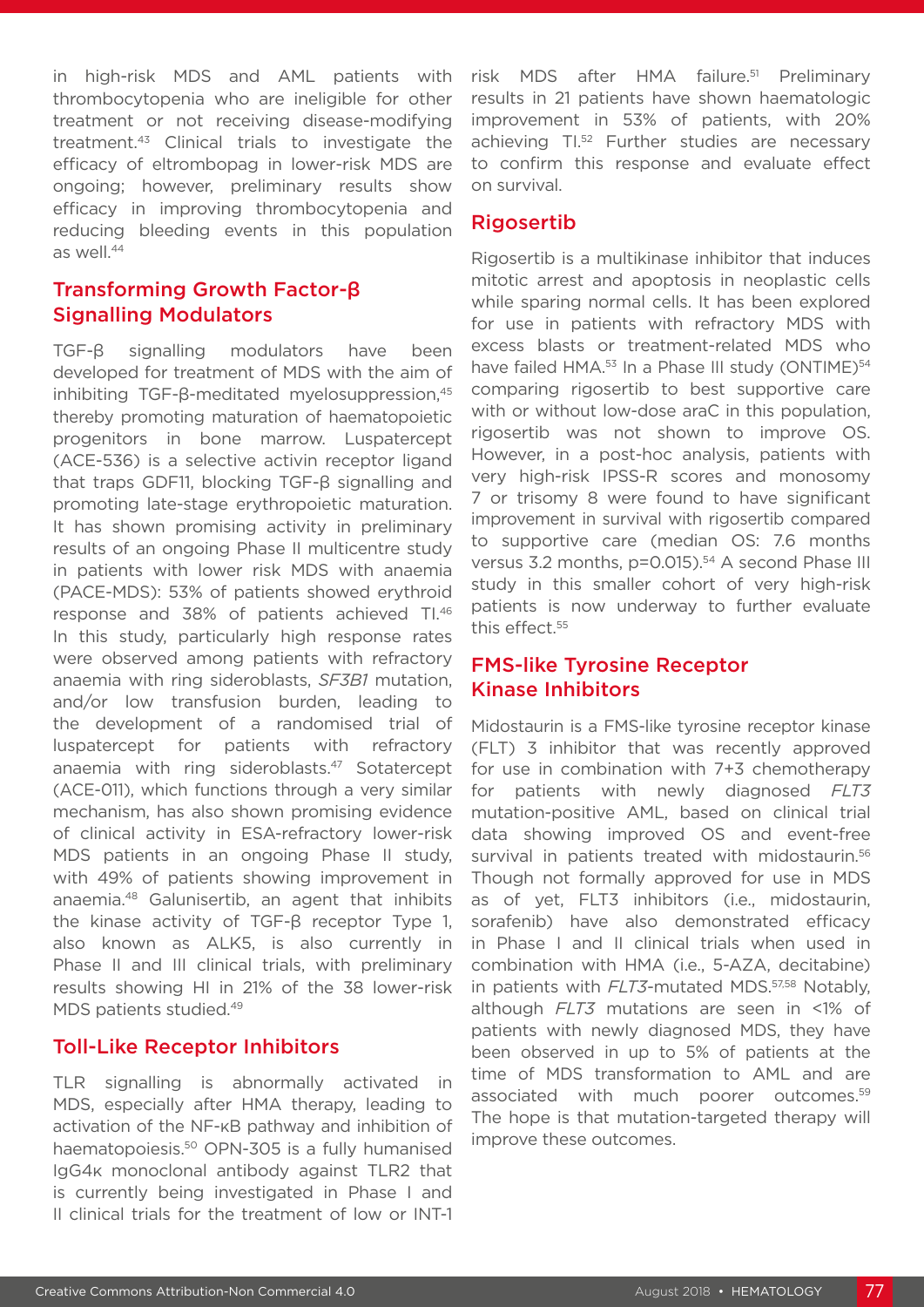#### Immune Checkpoint Inhibitors

Several monoclonal antibodies against immune checkpoint regulators, both alone and in combination with HMA, are being tested in clinical trials. These include nivolumab (a programmed cell death protein [PD-1] inhibitor), ipilimumab (a CTLA-4 inhibitor), pembrolizumab (a PD-1 inhibitor), and durvalumab (blocks interaction of PD ligand-1 with PD-1 and CD80 molecules). Early results of these studies have been mixed. Preliminary results from a Phase Ib study of pembrolizumab in 27 patients with MDS after HMA failure (KEYNOTE-013) show only modest response to therapy, with no CR, 1 partial remission, 3 marrow CR, and 3 HI.<sup>60</sup> However, 2-year survival was reportedly 57% in those treated with pembrolizumab, which is considerably superior to that typically expected in MDS patients after HMA failure.<sup>60</sup> A Phase II study evaluating nivolumab and ipilimumab as single agents or in combination with AZA for patients with MDS (as initial or salvage therapy) is also ongoing, with preliminary results in 39 patients showing an ORR of 69% in the AZA plus nivolumab cohort, 22% in the ipilimumab monotherapy cohort, and no response in the nivolumab monotherapy cohort.<sup>61</sup> Further follow-up is needed to clarify efficacy and safety.

#### Proteasome Inhibitors

Proteasome inhibitors inhibit cell death by preventing degradation of proapoptotic proteins. The proteasome inhibitor, bortezomib, has recently been explored as a therapeutic option in MDS. In a limited study of 15 patients with low or INT-1 MDS after HMA failure, bortezomib showed only modest effect, with HI observed in 20% of patients.<sup>62</sup> However, an unexpected significant reduction of ring sideroblasts was seen in 70% of patients treated with bortezomib in this study, suggesting potential benefit specifically in MDS patients with ring sideroblasts.<sup>62</sup> Further studies are necessary to better evaluate this effect.

#### B Cell Lymphoma-2 Inhibitors

Antiapoptotic resistance due to B cell lymphoma (BCL)-2 overexpression has been reported in higher-risk MDS and may contribute to disease

pathogenesis. As a result, BCL-2 inhibitors have been explored as a therapeutic option in higher-risk MDS after HMA failure and in relapsed and refractory AML. Venetoclax is the best studied BCL-2 inhibitor thus far, and has shown modest efficacy (ORR: 19%) as monotherapy in patients with high-risk relapsed or refractory AML.63 Venetoclax has also shown significant efficacy in combination with araC for patients with treatment-naïve AML (including those with previously treated MDS) in a Phase I trial of 20 patients, with 14 out of 20 patients (70%) achieving CR or CR with incomplete marrow recovery.64 The presence of mutations in chromatin-RNA splicing genes (*ASXL1*, *EZH2*) or *NPM1* correlated with a higher likelihood of response in a separate analysis.<sup>65</sup> A Phase I clinical trial evaluating venetoclax alone and in combination with azacitidine in higher-risk MDS after HMA failure is ongoing.<sup>66</sup>

#### RNA Splicing Modulators

Genes encoding various spliceosome components (*SF3B1*, *SRSF2*, *U2AF1*, and *ZRSR2*) are frequently mutated in patients with MDS.<sup>67,68</sup> While the precise mechanism by which abnormal RNA splicing leads to the development of MDS is unknown, the association is clear. Based on this knowledge, H3B-8800, a potent and orally bioavailable SF3b complex modulator, was developed and is now being studied in a Phase I clinical trial for use in patients with MDS and AML with splicing mutations, with results pending.69,70

#### Cytotoxic Agents

Although many patients with MDS cannot tolerate standard AML-based chemotherapy, less intensive cytotoxic agents can be considered. Cytotoxic agents that have been explored for use in MDS patients include low-dose clofaribine and CPX-351. Low-dose clofarabine is currently under investigation for both higher-risk MDS and AML, with promising results. A Phase II study evaluating the safety and efficacy of low-dose clofaribine in combination with araC in patients with MDS who have failed HMA has reported an ORR of 44%, median OS of 10 months overall, and median OS of 22 months in responding patients (versus 4 months in non-responding patients).<sup>71</sup> CPX-351, a liposomal formulation of araC and daunorubicin in a 5:1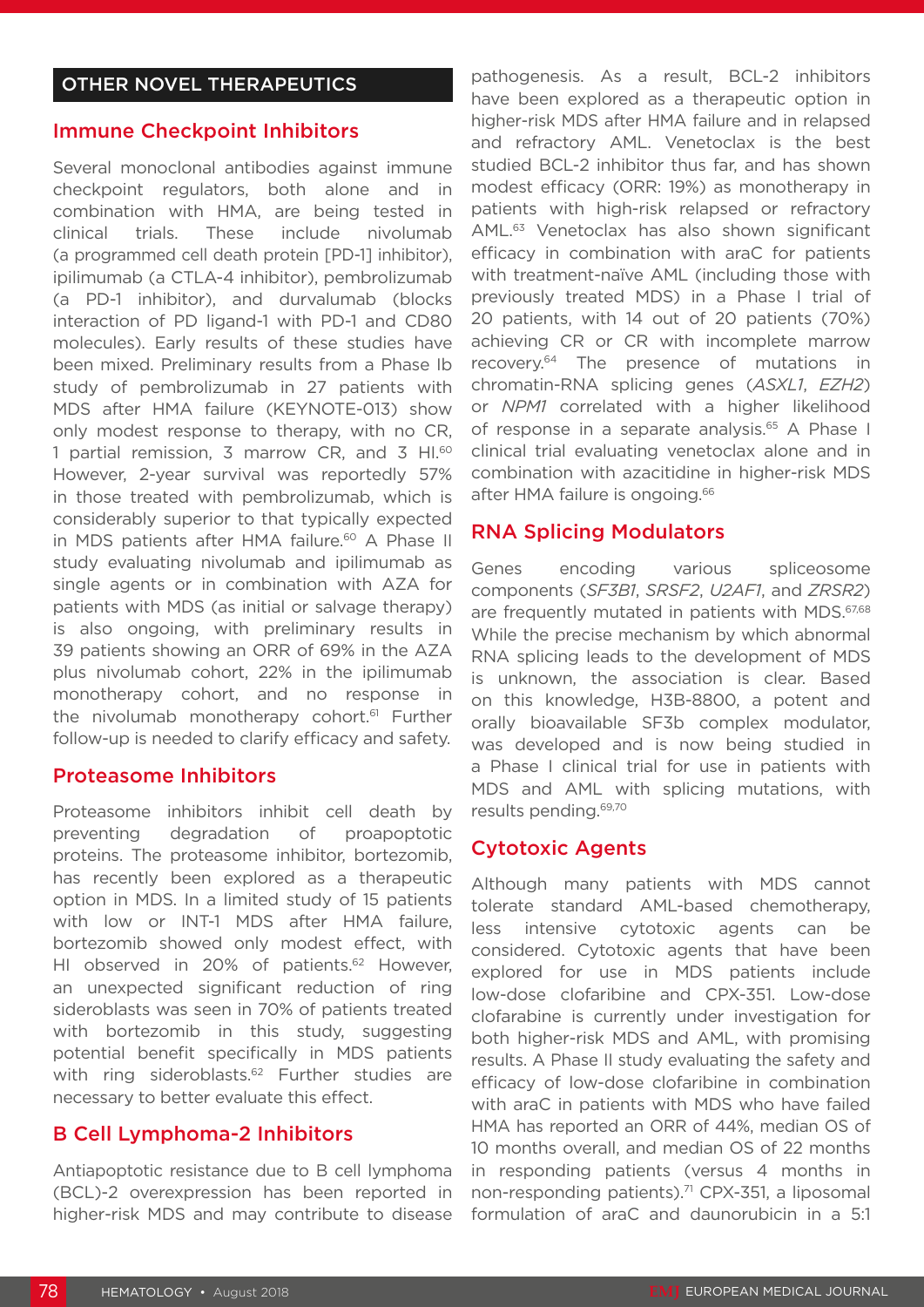molar ratio, was recently U.S. Food and Drug Administration (FDA) approved as front-line therapy for patients with therapy-related AML and AML with MDS-related changes based on a Phase III randomised trial reporting a survival advantage compared to standard 7+3 chemotherapy (OS: 9.6 months versus 5.9 months).<sup>72</sup> However a subsequent Phase II randomised trial testing attenuated doses of CPX-351 in a small cohort of less fit adults with untreated AML or MDS with 10% or more blasts in peripheral blood or bone marrow did not show much efficacy.<sup>73</sup>

#### **CONCLUSION**

Although HMA have changed the landscape of MDS therapy in the past decade, they have limitations and are not curative. There remains a significant proportion of patients who simply do not respond to HMA, or who develop resistance to HMA after initial response. Unfortunately, established therapeutic options for patients with MDS who have failed HMA therapy are limited, and these patients have very poor prognosis. Thus, multiple novel agents are being developed in clinical trials with the aim of improving symptoms and OS in patients with MDS.

#### References

- 1. Rollison DE et al. Epidemiology of myelodysplastic syndromes and chronic myeloproliferative disorders in the United States, 2001-2004, using data from the NAACCR and SEER programs. Blood. 2008;112(1):45-52.
- 2. Montalban-Bravo G, Garcia-Manero G. Myelodysplastic syndromes: 2018 update on diagnosis, riskstratification and management. Am J Hematol. 2018;93(1):129-47.
- 3. Fenaux P, Adès L. How we treat lower-risk myelodysplastic syndromes. Blood. 2013;121(21):4280-6.
- 4. Moyo V et al. Erythropoiesisstimulating agents in the treatment of anemia in myelodysplastic syndromes: A meta-analysis. Ann Hematol. 2008;87(7):527-36.
- 5. Jädersten M et al. Erythropoietin and granulocyte-colony stimulating factor treatment associated with improved survival in myelodysplastic syndrome. J Clin Oncol. 2008;26(21):3607-13.
- 6. Hellström-Lindberg E et al. Scandinavian MDS Group; A validated decision model for treating the anaemia of myelodysplastic syndromes with erythropoietin + granulocyte colony-stimulating factor: Significant effects on quality of life. Br J Haematol. 2003;120(6):1037-46.
- 7. Santini V. Treatment of lowrisk myelodysplastic syndrome: Hematopoietic growth factors erythropoietins and thrombopoietins. Semin Hematol. 2012;49(4):295-303.
- 8. List A et al. Efficacy of lenalidomide in myelodysplastic syndromes. N Engl J Med. 2005;352(6):549-57.
- 9. List A et al. Extended survival and reduced risk of AML progression in

erythroid-responsive lenalidomidetreated patients with lowerrisk del(5q) MDS. Leukemia. 2014;28(5):1033-40.

- 10. Jabbour E et al. Randomized Phase 2 study of low-dose decitabine vs low-dose azacitidine in lowerrisk MDS and MDS/MPN. Blood. 2017;130(13):1514–22.
- 11. Passweg JR et al. Immunosuppressive therapy for patients with myelodysplastic syndrome: A prospective randomized multicenter Phase III trial comparing antithymocyte globulin plus cyclosporine with best supportive care - SAKK 33/99. J Clin Oncol. 2011;29(3):303-9.
- 12. Silverman LR et al. Randomized controlled trial of azacitidine in patients with the myelodysplastic syndrome: A study of the cancer and leukemia group B. J Clin Oncol. 2002;20(10):2429-40.
- 13. Fenaux P et al. Efficacy of azacitidine compared with that of conventional care regimens in the treatment of higher-risk myelodysplastic syndromes: A randomised, openlabel, Phase III study. Lancet Oncol. 2009;10(3):223-32.
- 14. Steensma DP et al. Multicenter study of decitabine administered daily for 5 days every 4 weeks to adults with myelodysplastic syndromes: The alternative dosing for outpatient treatment (ADOPT) trial. J Clin Oncol. 2009;27(23):3842-8.
- 15. Lübbert M et al. Low-dose decitabine versus best supportive care in elderly patients with intermediate- or highrisk myelodysplastic syndrome (MDS) ineligible for intensive chemotherapy: Final results of the randomized Phase III study of the European Organisation for Research and

Treatment of Cancer Leukemia Group and the German MDS Study Group. J Clin Oncol. 2011;29(15):1987-96.

- 16. Wattel E et al. Long-term follow-up of de novo myelodysplastic syndromes treated with intensive chemotherapy: Incidence of long-term survivors and outcome of partial responders. Br J Haematol. 1997;98(4):983-91.
- 17. Chang C et al. Hematopoietic cell transplantation in patients with myelodysplastic syndrome or acute myeloid leukemia arising from myelodysplastic syndrome: Similar outcomes in patients with de novo disease and disease following prior therapy or antecedent hematologic. Blood. 2007;110(4):1379-88.
- 18. Koreth J et al. Role of reducedintensity conditioning allogeneic hematopoietic stem-cell transplantation in older patients with de novo myelodysplastic syndromes: An international collaborative decision analysis. J Clin Oncol. 2013;31(21):2662-70.
- 19. Cutler CS et al. A decision analysis of allogeneic bone marrow transplantation for the myelodysplastic syndromes: Delayed transplantation for lowrisk myelodysplasia is associated with improved outcome. Blood. 2004;104(2):579-85.
- 20. Zeidan AM et al. Beyond hypomethylating agents failure in patients with myelodysplastic syndromes. Curr Opin Hematol. 2014;21(2):123-30.
- 21. Jabbour E et al. Outcome of patients with low-risk and intermediate-1 risk myelodysplastic syndrome after hypomethylating agent failure a report on behalf of the MDS Clinical Research Consortium. Cancer. 2015;121(6):876-82.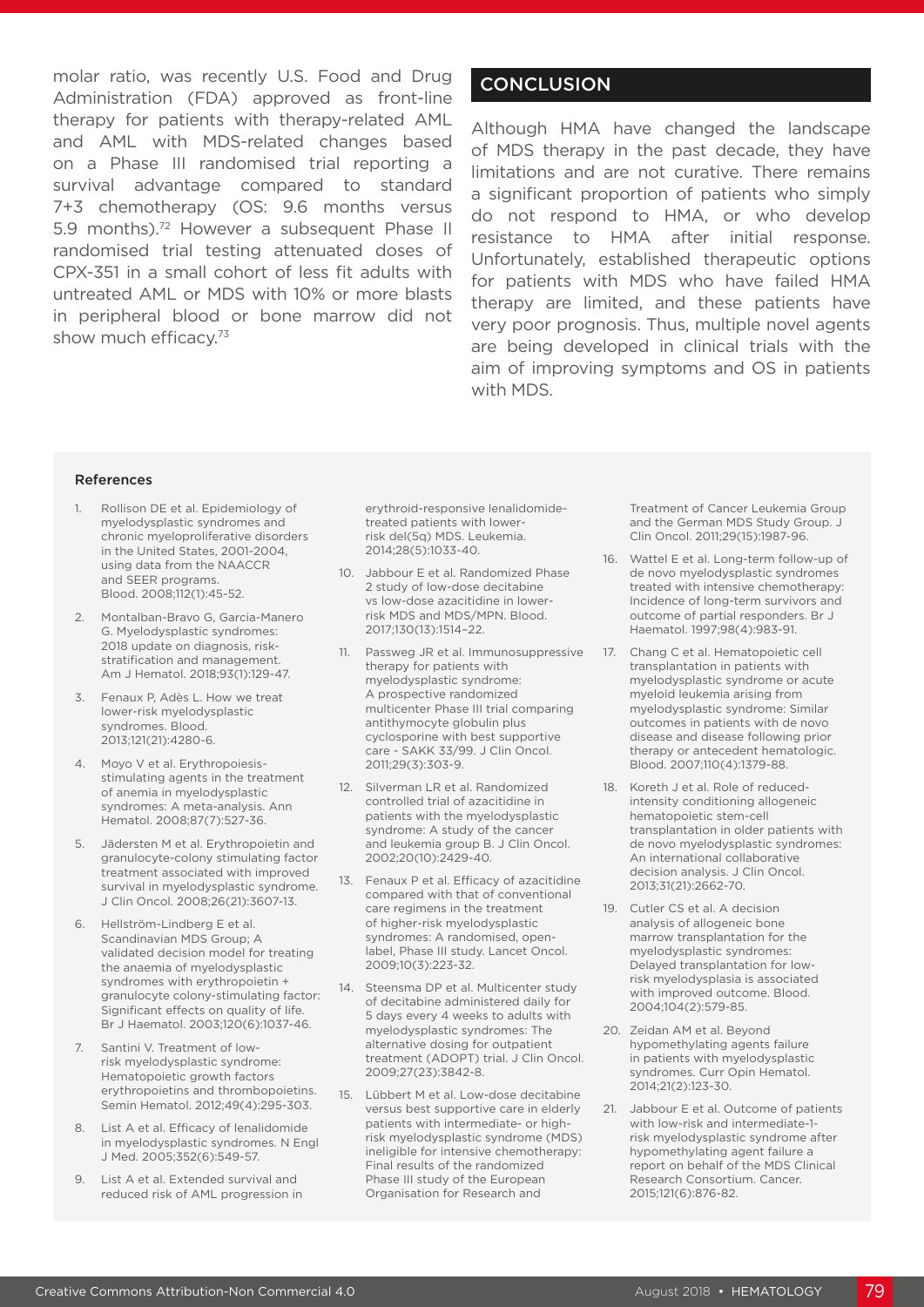- 22. Harel S et al. Outcome of patients with high risk myelodysplastic syndrome (MDS) and advanced chronic myelomonocytic leukemia (CMML) treated with decitabine after azacitidine failure. Leuk Res. 2015;39(5):501-4.
- 23. Celgene. The efficacy and safety of oral azacitidine plus best supportive care versus placebo and best supportive care in subjects with red blood cell (RBC) transfusion-dependent anemia and thrombocytopenia due to International Prognostic Scoring System (IPSS) low risk myelodysplastic syndrome (MDS). NCT01566695. https://clinicaltrials. gov/ct2/show/NCT01566695.
- 24. Garcia-Manero G et al. Phase I study of oral azacitidine in myelodysplastic syndromes, chronic myelomonocytic leukemia, and acute myeloid leukemia. J Clin Oncol. 2011;29(18):2521-7.
- 25. Garcia-Manero G et al. A Phase 2 dose-confirmation study of oral ASTX727, a combination of oral decitabine with a cytidine deaminase inhibitor (CDAi) cedazuridine (E7727), in subjects with myelodysplastic syndromes (MDS). Abstract 4274. ASH 2017, 9-12 December, 2017.
- 26. Issa JJ et al. Safety and tolerability of guadecitabine (SGI-110) in patients with myelodysplastic syndrome and acute myeloid leukaemia: A multicentre, randomized, doseescalation Phase 1 study. Lancet Oncol. 2015;16(9):1099-110.
- 27. Montalban-Bravo G et al. Initial results of a Phase 2 study of guadecitabine (SGI-110), a novel subcutaneous (sc) hypomethylating agent, for patients with previously untreated intermediate-2 or high risk myelodysplastic syndromes (MDS) or chronic myelomonocytic leukemia (CMML). Blood. 2016;128(22):346.
- 28. Sebert M et al. Results of a Phase II study of guadecitabine (SGI-110) in higher risk MDS, CMML or low blast count AML patients refractory to or relapsing after azacitidine (AZA) treatment. Blood. 2016;128(22):347.
- 29. Kantarjian HM et al. Guadecitabine (SGI-110) in treatment-naive patients with acute myeloid leukaemia: Phase 2 results from a multicentre, randomised, Phase 1/2 trial. Lancet Oncol. 2017;18(10):1317-26.
- 30. Astex Pharmaceuticals. Guadecitabine (SGI-110) vs treatment choice in adults with MDS or CMML previously treated with HMAs. NCT02907359. https://clinicaltrials. gov/ct2/show/NCT02907359.
- 31. Griffiths E et al. DNA methyltransferase and histone deacetylase inhibitors in the treatment of myelodysplastic syndromes. Semin Hematol. 2008;45(1):23-30.
- 32. Stahl M et al. Lost in translation? Ten years of development of histone deacetylase inhibitors in acute myeloid leukemia and myelodysplastic syndromes acute myeloid leukemia and myelodysplastic syndromes. Expert Opin Investig Drugs. 2016;25(3):307-17.
- 33. Prebet T et al.; Groupe Francophone des Myélodysplasies. Addition of suberoylanilide hydroxamic acid (Vorinostat) to azacitidine for patients with higher risk myelodysplastic syndromes and azacitidine failure: A Phase II add-on study from the Groupe Francophone des Myelodysplasies. Br J Haematol. 2016;180(5):735-7.
- 34. Sekeres MA et al. Randomized Phase II study of azacitidine alone or in combination with lenalidomide or with vorinostat in higher-risk myelodysplastic syndromes and chronic myelomonocytic leukemia: North American Intergroup Study SWOG S1117. J Clin Oncol. 2017;35(24):2745-53.
- 35. Garcia-Manero G et al. Phase 2, randomized, double-blind study of pracinostat in combination with azacitidine in patients with untreated, higher-risk myelodysplastic syndromes. Cancer. 2017;123(6):994-1002.
- 36. Medeiros BC et al. Isocitrate dehydrogenase mutations in myeloid malignancies. Leukemia. 2017;31(2):272-81.
- 37. Stein EM et al. Enasidenib in mutant IDH2 relapsed or refractory acute myeloid leukemia. Blood. 2017;130(6):722-31.
- 38. Stein E et al. Enasidenib (AG-221), a potent oral inhibitor of mutant isocitrate dehydrogenase 2 (IDH2) enzyme, induces hematologic responses in patients with myelodysplastic syndromes (MDS). Abstract 343. Present 58th ASH Annu Meet Expo San Diego, 2016.
- 39. DiNardo C et al. Molecular profiling and relationship with clinical response in patients with IDH1 mutationpositive hematologic malignancies receiving AG-120, a first-in-class potent inhibitor of mutant IDH1, in addition to data from the completed dose escalation portion. Abstract 1306. 57th Annual Meeting & Exposition, Orlando, 5-8 December, 2015.
- 40. Pardee T et al. A Phase I study of the safety, efficacy and pharmacokinetics of the first-in-class anti-mitochondrial metabolism agent, CPI-613, in patients with advanced hematologic malignancies. Clin Cancer Res. 2013;122(21):486.
- 41. Chaidos A et al. Inhibition of bromodomain and extraterminal proteins (BET) as a potential therapeutic approach

in haematological malignancies: Emerging preclinical and clinical evidence. Ther Adv Hematol. 2015;6(3):128-41.

- 42. Kantarjian HM et al. Long-term follow-up for up to 5 years on the risk of leukaemic progression in thrombocytopenic patients with lower-risk myelodysplastic syndromes treated with romiplostim or placebo in a randomised double-blind trial. Lancet Hematol. 2018;5(3):e117-26.
- 43. Mittelman M et al. Eltrombopag for advanced myelodysplastic syndromes or acute myeloid leukaemia and severe thrombocytopenia (ASPIRE): A randomised, placebo-controlled, Phase 2 trial. Lancet Haematol. 2018;5(1):e34-43.
- 44. Oliva E et al. Eltrombopag versus placebo for lowrisk myelodysplastic syndromes with thrombocytopenia (EQoL-MDS): Phase 1 results of a single-blind, randomised, controlled, Phase 2 superiority trial. Lancet Hematol. 2017;4(3):e127-36.
- 45. Zhou L et al. Inhibition of the TGF-beta receptor I kinase promotes hematopoiesis in MDS. Blood. 2008;112(8):3434-44.
- 46. Platzbecker U et al. Luspatercept for the treatment of anaemia in patients with lower-risk myelodysplastic syndromes (PACE-MDS): A multicentre, open-label Phase 2 dose-finding study with long-term extension study. Lancet Oncol. 2017;18(10):1338-47.
- 47. Celgene. A study of luspatercept (ace-536) to treat anemia due to very low, low, or intermediate risk myelodysplastic syndromes (medalist). NCT02631070. https://clinicaltrials.gov/ct2/show/ NCT02631070.
- 48. Komrokji R et al. A Phase 2, dose-fiding study of sotatercept (ACE-011) in patients with lower risk myelodysplastic syndromes (MDS) or non-proliferative chronic myelomonocytic leukemai (CMML) and anemia requiring transfusion. Leuk Res. 2015;39(Suppl 1):S5-6.
- 49. Valcarcel D et al. Phase 2 study of monotherapy galunisertib (LY2157299 Monohydrate) in very low-, low-, and intermediate-risk patients with myelodysplastic syndromes. Blood. 2015;126(23):1669.
- 50. Wei Y et al. Toll-like receptor alterations in myelodysplastic syndrome. Leukemia. 2013;27(9):1832-40.
- 51. Opsona Therapeutics Ltd. A Phase I/II study of opn-305 in second-line lower risk myelodysplastic syndrome. NCT02363491. https://clinicaltrials. gov/ct2/show/NCT02363491.
- 52. Garcia-Manero G et al. Phase II Study OPN-305, a (TLR-2) Antibody, in patients with lower risk